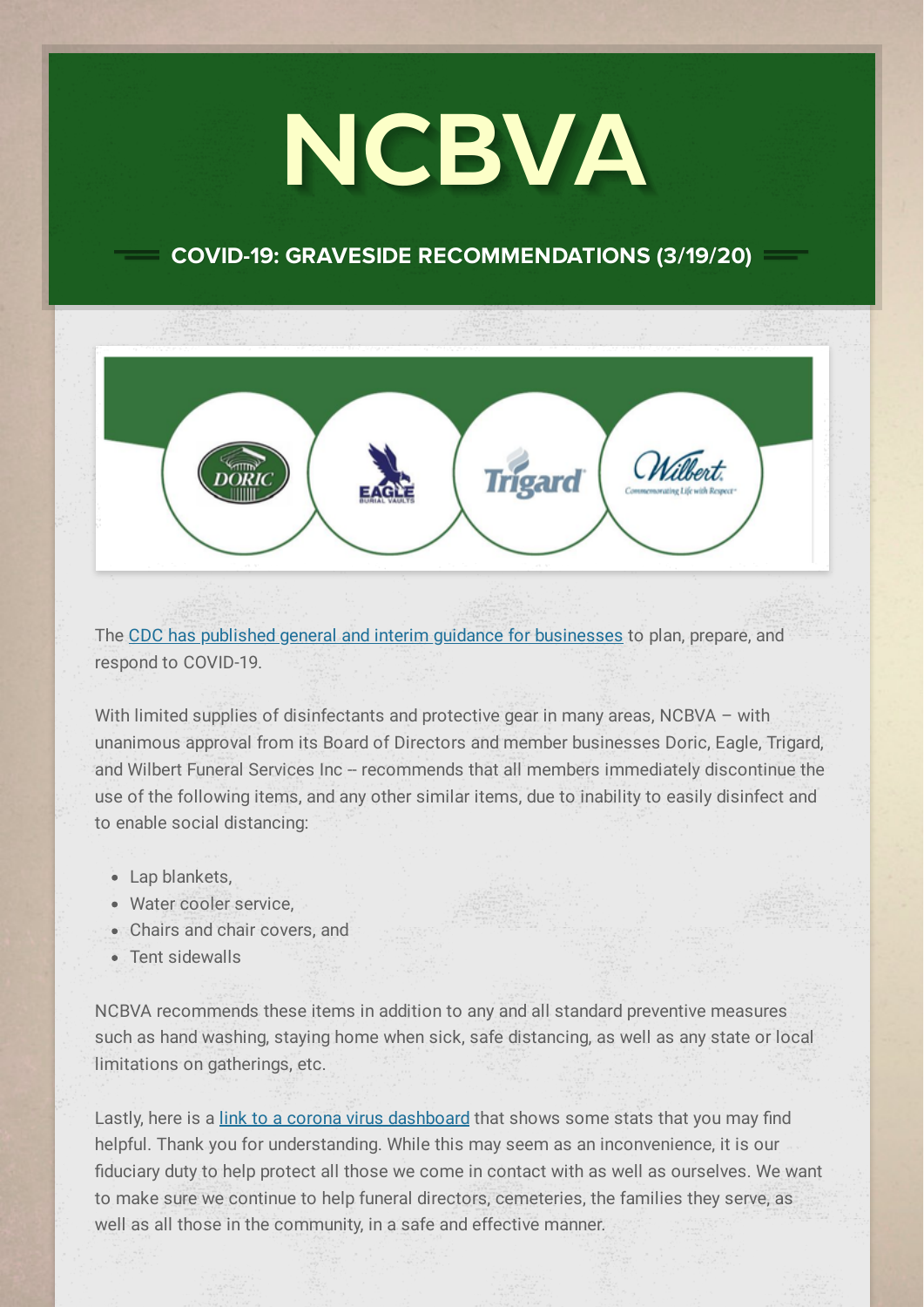

# **DORIC**

Jim Wiens Affiliate Director Phone: (217) 826-6302



#### EAGLE FUNERAL **PRODUCTS**

Dave Long **Affiliate Director** Phone: (815) 722-8660



#### TRIGARD

Blake Swinford Affiliate Director Phone: (800) 637-1992



#### **WILBERT**

Terry Whitlock **Affiliate Director** Phone: (203) 366-5678

## PRINT

Want to print a copy of this newsletter? Here is a version already formatted for printing.

# NCBVA BOARD OF DIRECTORS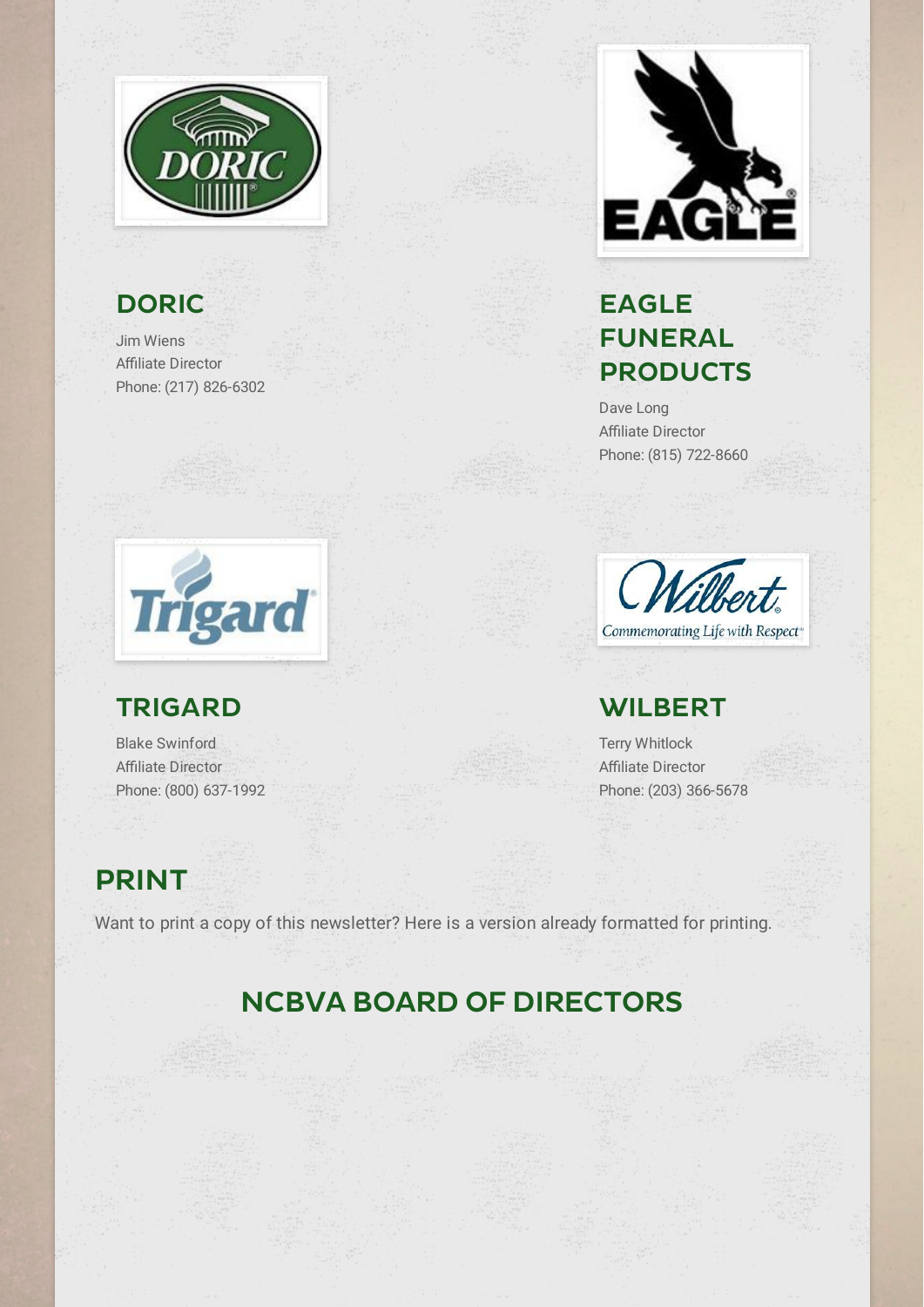

#### BOARD ELECTIONS AND TERMS

The NCBVA is looking for individuals to serve on the Board of Directors. Members will serve on a sub-committee and participate in conference calls and occasional meetings. Applicants must be a current NCBVA member. Interested in applying? Submit your [information](mailto:info@ncbva.org) now.

• 2021 open spots: 3-year term  $(1)$  + 1-year term  $(1)$  with option of extending for an additional 2-3 years.

#### FORWARD TO A FRIEND

Feel free to **forward this newsletter to a colleague.** They can join NCBVA or sign up for upcoming communication on the NCBVA [website.](http://www.ncbva.org/Contact)



## NATIONAL CONCRETE BURIAL VAULT ASSOCIATION

P PO BOX 8314 | [GREENVILLE](http://maps.google.com/maps?daddr=PO%20BOX%208314%20%7C%20GREENVILLE%20SC%2C%2029604&hl=en) S... v[info@ncbva.org](mailto:info@ncbva.org)

**[888-886-2282](tel:888-886-2282) [ncbva.org](http://www.ncbva.org/)** 

To ensure delivery, add [users.smore.com@mailgun.smore.com](mailto:users.smore.com@mailgun.smore.com) to your address book.

#### QUESTIONS OR COMMENTS